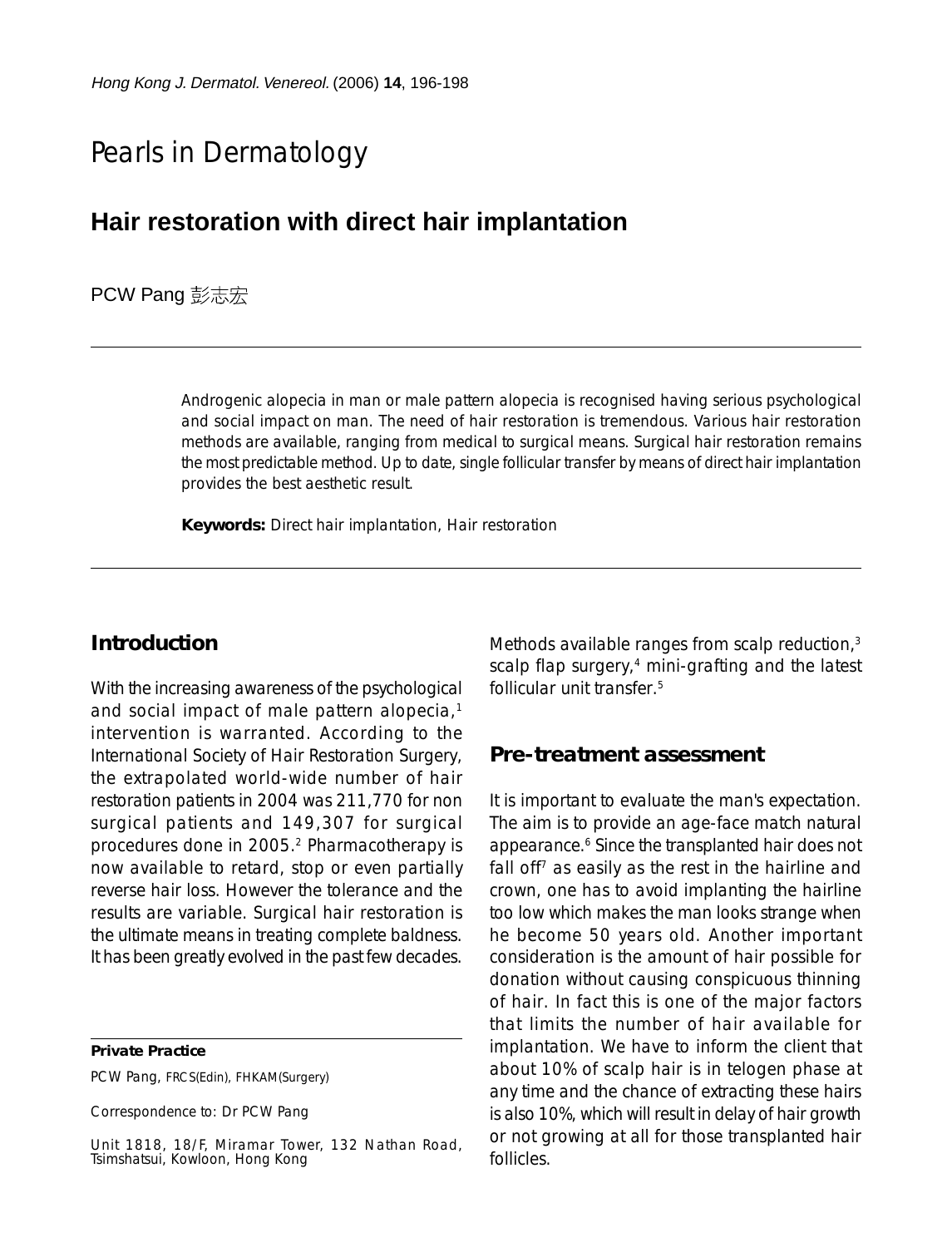#### **Method**

The hairline design, area of scalp to be treated and the size of the donor site will be finalised on the day of surgery. Donor site hair will be shaved to 1 mm in length to facilitate the harvesting. A 0.8 mm to 1.25 mm punch is used to harvest hair follicles (Figure 1) one by one under magnifying loops. The wounds at the donor site (Figure 2) will heal with secondary intention. The donor site scar will not be apparent in 1 week (Figure 3). Each hair follicle will be further trimmed to the smallest possible unit for easy implantation. The donor site will be dressed with antiseptic solution. Incision will be made on the recipient area as planned. A direct hair implantation patented implanter is used to load and insert the hair follicles into the pre-made incision so as to minimise trauma to the hair follicle. With this implanter, the depth of insertion and the direction of hair can be tightly controlled. Pitting scars will be resulted if the hair follicle is inserted too deep into the scalp skin. Neither bandage nor dressing will be required for the recipient site. The grafts will be secured within one week and the client is allowed to wash his hair after one week. It takes

**Figure 1.** Follicular hair units.

eight months to have 80% of the final results and 18 months to have the full result.

### **Complication**

The most common complication in doing scalp surgery is bleeding. Client is advised to stop Chinese herbal medicine and Aspirin if there are no contra-indications. High blood pressure has to be controlled before operation. Smoking is advised to stop before surgery in order to achieve optimal results.



**Figure 2.** Donor sites on magnification.



**Figure 3.** Donor site appearance in one week.